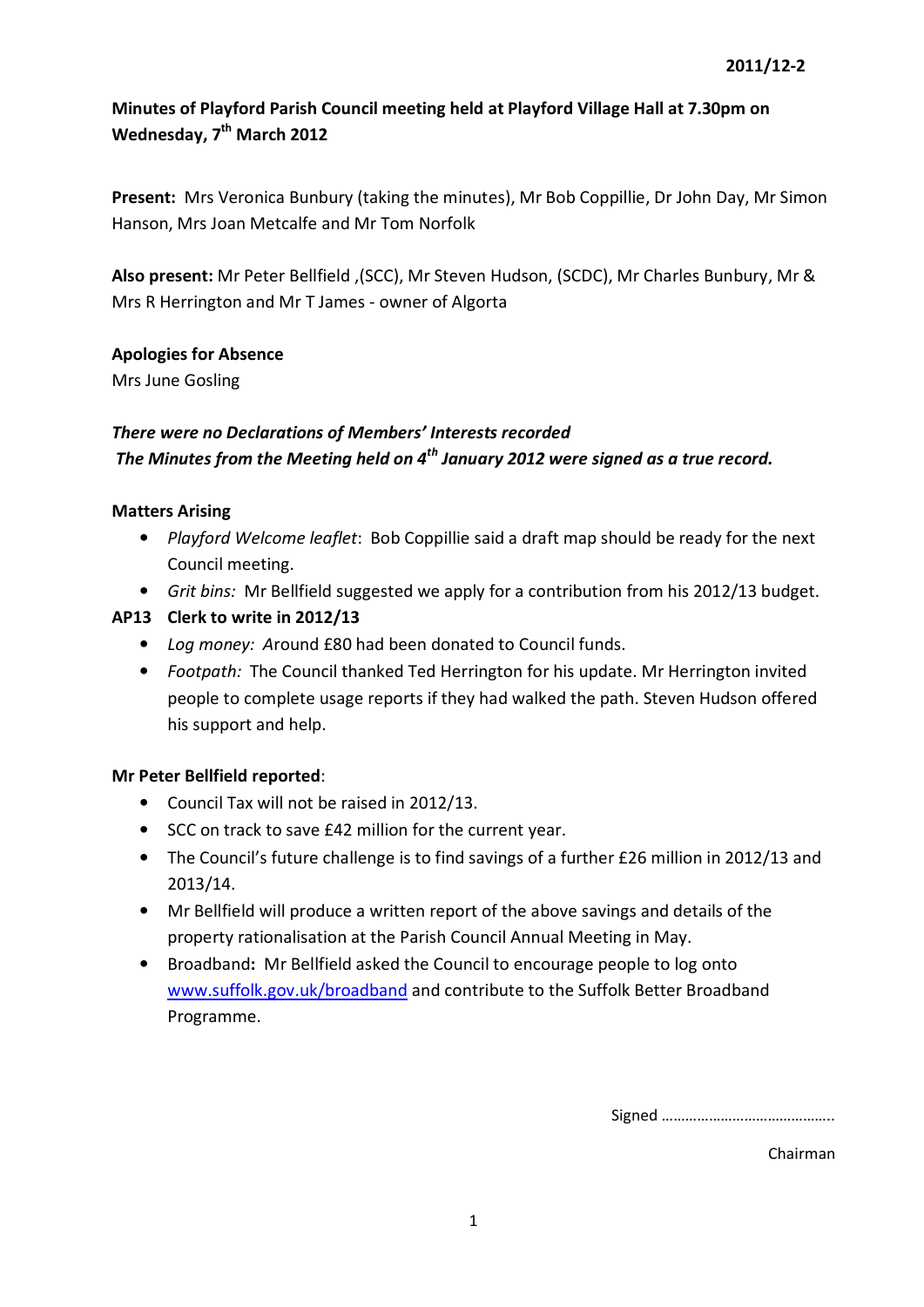#### Mr Steven Hudson reported:

- Woodbridge Police Station is closing; police are relocating to Melton SCDC HQ.
- There is a current planning application for 3 wind turbines in Tuddenham.

#### Highways

- The Clerk was in contact with Paul Tynan about when he would be planting new shrubs to fill in the playing field hedge. The Council notes and thanks Ben Welham for his work in constructing a wicker fence for one of the gaps.
- The Community Payback team would be approached to see if they could remove the dead Elm trees. It was reported that Paul Tynan had already provided a quote for that work but the Council agreed to wait for a response from the payback team before deciding how to remove the dead trees.

## AP14 Clerk to provide an update when received.

• The Chairman asked how the village might apply to reclassify some of the speed limits in the parish. Brook lane is not restricted although it is a no through road as is the main Playford Road between Lux Farm and the Playford / Dr Watson's lane crossroads. It was noted that there had been two serious accidents on that road since Christmas. Mr Bellfield explained that changing speed restrictions was very expensive and unlikely in areas on no or low density housing. He explained the first step was to write to the Highways department.

## AP15 Clerk to draft a letter to the Highways Department

• The footpath to the rear of Playford Hall was becoming quite badly rutted by its use by vehicles. The Council discussed if this was a severe problem or if it might become worse. It was agreed that the Council would, in the first instance, speak to the landowner (Mr and Mrs Innes) to get their input in order to help the Council decide if there was a problem to be confronted.

## AP16 Chair to contact Mr / Mrs Innes to discuss

Signed ……………………………………..

Chairman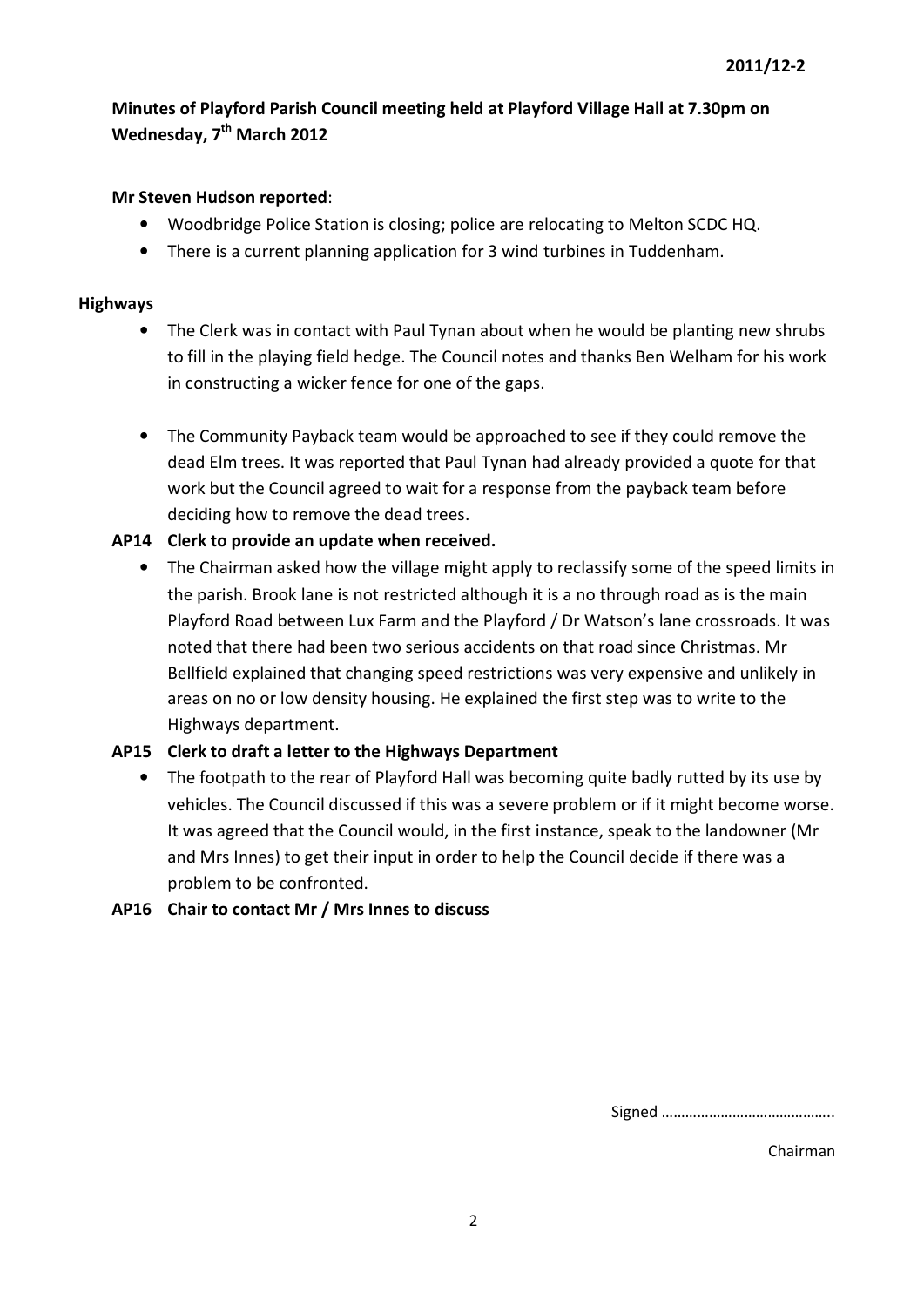## The Queen's Diamond Jubilee:

- Joan Metcalfe and Sally Herrington reported that the Committee had secured entertainment, food and a bar for the event.
- Villagers would be invited to register for passes for the event and people living outside of the parish would be able to purchase tickets for it.
- The Council noted and warmy thanked Mr Lofts for his generosity in offering to fund a gift of Diamond Jubilee Commemoration stamps to each child in the village and which would be presented to them at the tea party in Spring Meadow on Saturday 2<sup>nd</sup> June.
- Mr Simon Hanson will liaise with Mr Charles Lofts on the potential sites for the beacon and will advice the Jubilee Committee as to the location of this.
- The Parish Council would like to congratulate Mrs Judith Dunnett's committee on the excellent work that they have done so far.

# Planning Applications

• The Council discussed the nuanced differences in the wording of their responses to planning applications.

# Planning Application for Colts' Meadow (formerly the rectory)

- C12/0409 The Rectory, Hill Farm Road, Playford, IP6 9DT (Colt's Meadow) Erection of first floor extension and porch
- Councillors agreed to inform SCDC of No Objection to this planning application
- The Council thanked Veronica Bunbury for delivering planning notices to all immediate houses abutting the property. It was mentioned that the District Council planning department's notification letters about planning to neighbours seemed erratic and it was agreed to write to them pointing this out. Mr Steven Hudson said he would also look this.

## AP17 Clerk to draft letter

## Village Hall Fire Regulations

• The Village Hall committee has approached the Council suggesting that the Stop sign, purchased some time ago for the end of the Hall drive, could be erected at the same time as the new Village Hall fire Muster point sign. The Council agreed, inviting the Village Hall committee to seek quotes for the work.

## AP18 Clerk to advise VH Mgt Ctte

Signed ……………………………….…..

Chairman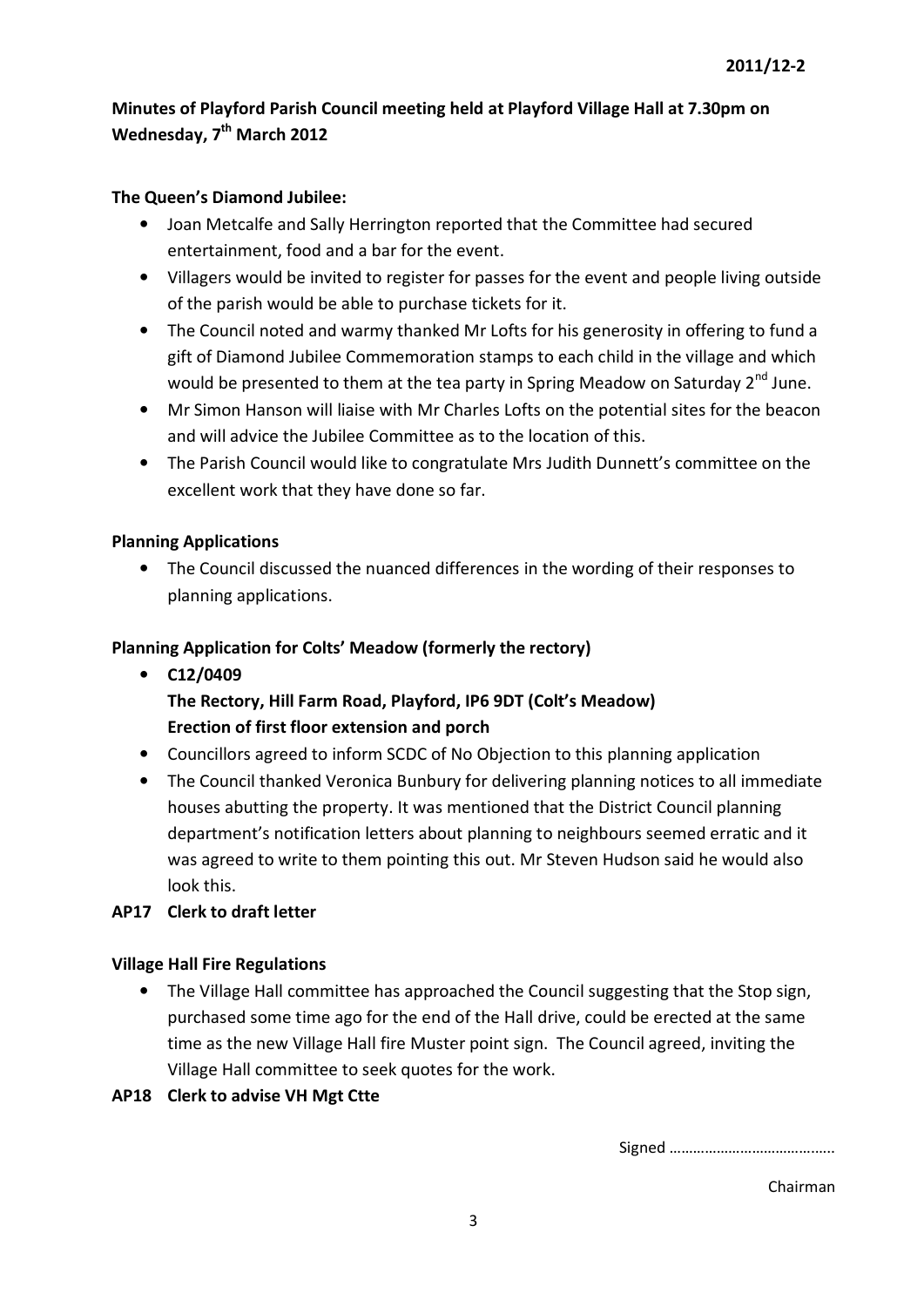## Village Review

• The Council agreed to hold a special meeting for the Village in June, hosted by the Council and led by Mrs Gillian Benjamin to discuss the Village Plan and the Local Development Framework.

#### AP19 Clerk to make arrangements

#### Wind Farm

- The Council thanked Veronica Bunbury in advance of her representing the Parish Council at the Wind Farm meeting on  $13<sup>th</sup>$  March.
- The Council had a lively discussion about the proposed development and electricity cable route. The Council agreed that they would like clarification on the points and questions listed in Annex 1 and hoped that the meeting on the  $13<sup>th</sup>$  would help in answering them.

## AP20 VB to attend the meeting and report back

#### Finance

• One cheque made payable for Phil Holmes for website hosting was signed by Mr John Day.

## Correspondence

• The Council thanked Mr John Day for completing the Healthwatch Consultation document Mr Day mentioned the proposal to close the Minor Injuries Unit at Riverside Clinic and relocate it to Ipswich Hospital at Heath Road.

#### Any Other Business

• Dr. John Day offered his resignation from the Parish Council. Mr. Simon Hanson accepted this and thanked Dr. Day for all his work during his time on the Council and as the Chair.

#### AP21

## AP22 Chair to write a letter of thanks to Mr Day

• There was a mention of traffic disruption to the Village during a recent funeral. The Council agreed that it was a matter for the Parochial Parish Council Mr Simon Hanson said he would mention it to the PPC.

Date of next meeting: 7.30pm, Wednesday, 2<sup>nd</sup> May 2012 – Annual Parish Meeting The Annual Parish Council Meeting will follow immediately after the Annual Parish Meeting

Signed ……………………………………..